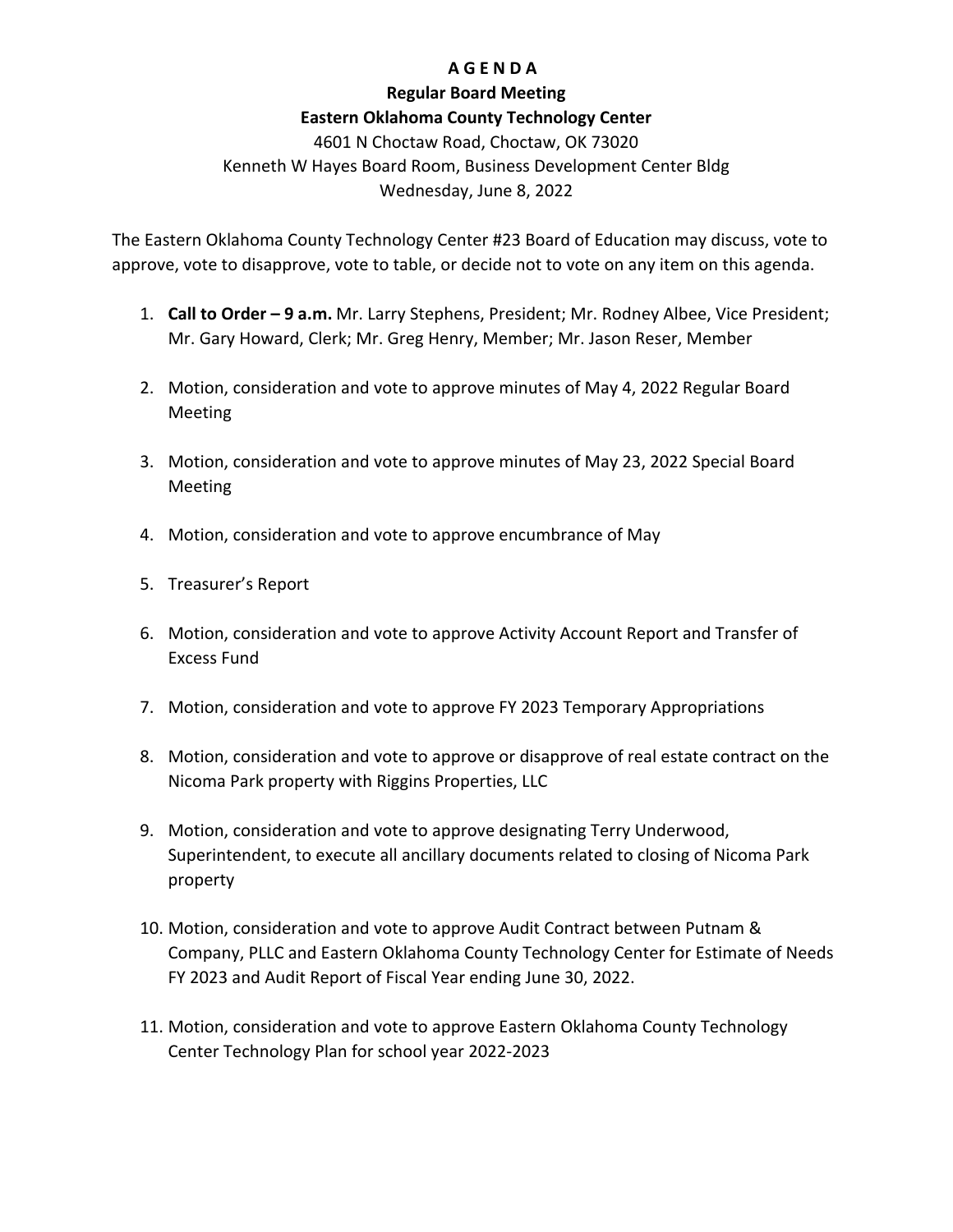- 12. Motion, consideration and vote to approve agreement for Representation between Eastern Oklahoma County Technology Center and its Board of Education and Rosenstein, Fist & Ringold. This is an agreement for legal services including, but not limited to, legal advice, consultation and representation.
- 13. Motion, consideration and vote to approve Resolution authorizing the filing of an application with the Oklahoma Department of Transportation, Transit Program Division, for a grant to enhanced mobility of Seniors and People with Disabilities for Eastern Oklahoma County Technology Adult Day Center
- 14. Motion, consideration and vote to approve contract agreement between Dr. Michael Kalchich and Eastern Oklahoma County Technology Center as the school district's consultant for Medical Control for 2022-2023 school year
- 15. Motion, consideration and vote to approve the Gas Supply Agreement between Constellation NewEnergy and Eastern Ok County Technology Center for the delivery period of July 1, 2022 through June 30, 2023.
- 16. Motion, consideration and vote to approve a new Laserfiche agreement with ImageNet Solutions for document imaging and storage for FY 2022-23.
- 17. Motion, consideration and vote to approve a new service agreement with Waste Connections of Oklahoma for trash collection services.
- 18. Motion, consideration and vote to approve School Base Service contract agreement between Tri-City Youth & Family Center, Inc. and Eastern Oklahoma County Technology Center for outpatient outreach and counseling services.
- 19. Motion, consideration and vote to approve items to be declared Surplus
- 20. New Business: In accordance with *Okla. Stat. tit. 25, §311(A)(9)*, "new business" means any matter not known about or which could not have been reasonably foreseen prior to the time of posting of the agenda.
- 21. Superintendent's report

Proposed Executive Session for the purpose of discussing the following so the board can return to open session and take action pursuant to Executive Session Authority: *Okla. Stat. tit. 25, §307(B)(1),(3) and (7).* The following items are proposed for discussion during the Executive Session:

- a. Resignations as listed on Personnel Report (Attachment A)
- b. New Employment as listed on Personnel Report (Attachment A)
- c. Extra Duty Employments as listed on Personnel Report (Attachment A)
- d. Re-Employment of Adjunct Instructors as listed on Personnel Report (Attachment B)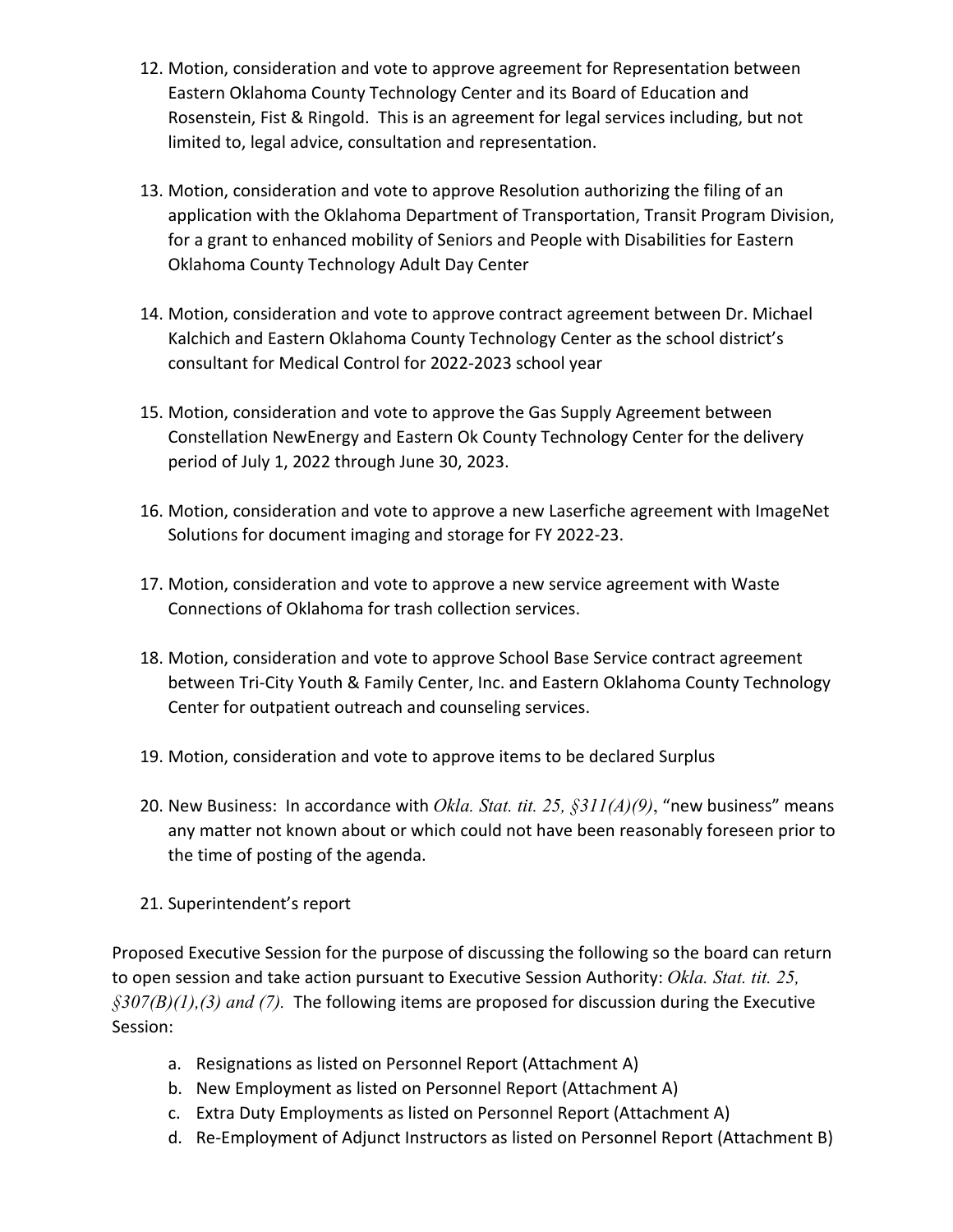- 22. Motion and vote to convene in Executive Session
- 23. Motion and vote to return to Open Session
- 24. Board President's Statement of Executive Session Minutes
- 25. Motion, consideration and vote to approve, disapprove or table the following:
	- a. Resignations as listed on Personnel Report (Attachment A)
	- b. New Employments as listed on Personnel Report (Attachment A)
	- c. Extra Duty Employments as listed on Personnel Report (Attachment A)
	- d. Re-Employment of Adjunct Instructors as listed on Personnel Report (Attachment B)
- 26. Board Comments
- 27. Motion and vote for approval to Adjourn

Agenda Posted: Monday, June 6, 2022 by 4 o'clock p.m. Front door of Business Development Center building

Posted by:

Minutes Clerk

The next Regular meeting of the Board is: **Thursday June 30, 2022** 9:00 a.m. Kenneth W Hayes Board Room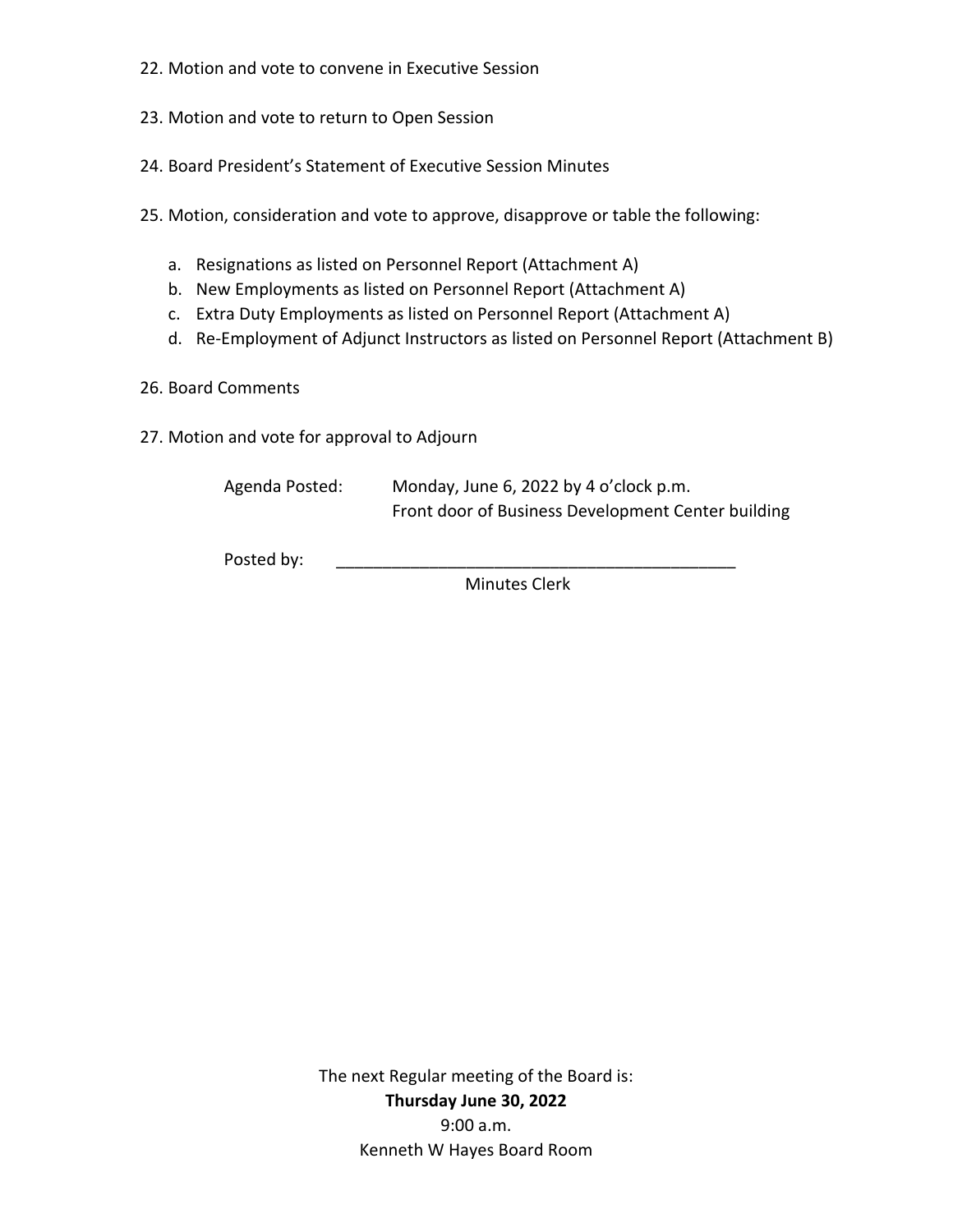#### **PERSONNEL REPORT**

### **Attachment A**

# **Resignations:**

| Ben Hlavaty       | Digital Media Instructor           |
|-------------------|------------------------------------|
| Scott Hammersberg | <b>Electrical Trade Instructor</b> |
| Mason Smith       | <b>Food Service Worker</b>         |

# **New Employments**:

| Nathan LeClaire      | Public Services Adjunct          |
|----------------------|----------------------------------|
| Annamarie Chaney     | <b>Public Services Adjunct</b>   |
| Katie Goff           | <b>Childcare Staff</b>           |
| <b>Stephen Beall</b> | Adult Career Development Adjunct |
| Aydn Hubert          | Summer Maintenance/Groundskeeper |
| Kyler Adams          | Summer Maintenance/Groundskeeper |
| Carl Davis           | Summer Maintenance/Groundskeeper |
|                      |                                  |

# **Extra Duty Employments:**

| <b>Jeff Babek</b>        | <b>Building Repair Maintenance</b>                          |
|--------------------------|-------------------------------------------------------------|
| <b>Tony Huddleston</b>   | Vehicle Repair Maint/NATAF Program Cert/New Teacher Academy |
| Zac Smith                | Vehicle Repair Maintenance                                  |
| <b>Travis Tracy</b>      | Website Maintenance / National Advisor                      |
| Ben Hlavaty              | <b>National Advisor</b>                                     |
| Mysti Williams           | National Advisor/New Teacher Academy /Curriculum Dvlp       |
| Ricardo Herrera          | New Teacher Academy/Curriculum Dvlp                         |
| <b>Gary Collins</b>      | New Teacher Academy/Curriculum Dvlp                         |
| <b>Scott Hammersberg</b> | New Teacher Academy/Curriculum Dvlp                         |
| Amy Hawkins              | New Teacher Academy/Curriculum Dvlp                         |
| <b>CADD Instructor</b>   | New Teacher Academy/Curriculum Dvlp                         |
| Digital Media Instr      | New Teacher Academy/Curriculum Dvlp                         |
| <b>Richard Boyd</b>      | Curriculum Dvlp                                             |
| Teresa Widick            | Extra Duty Child Development Center-June/July               |
|                          |                                                             |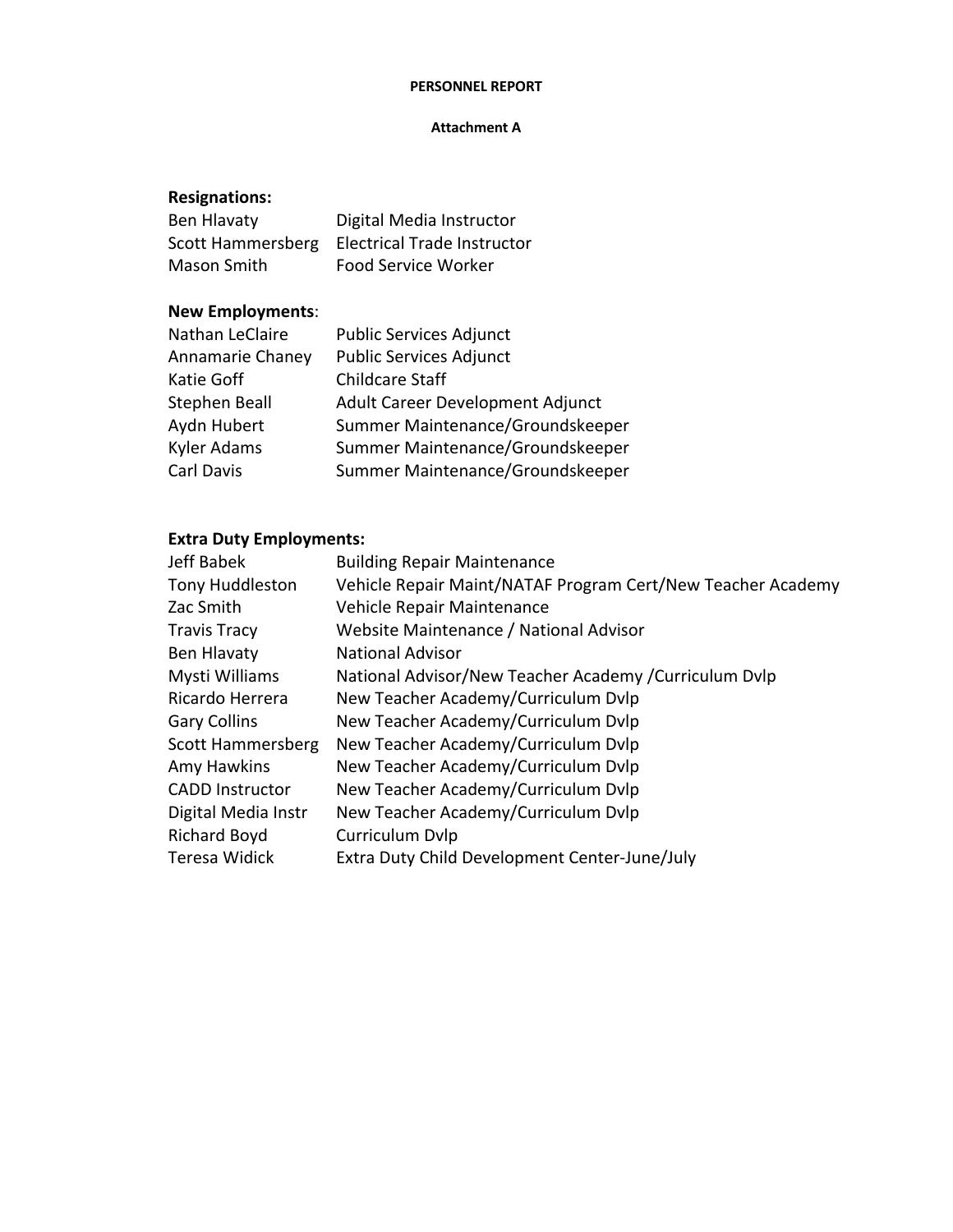## **PERSONNEL REPORT**

### **Attachment B**

# **Re-Employment of Adjunct Instructors for school year 2022-2023**

| Abernathy      | Melissa      | Ehlert     | Christopher |
|----------------|--------------|------------|-------------|
| Albrecht       | Bryan        | Elam       | Joe         |
| Alexander      | Sandra       | Ellington  | <b>Kirk</b> |
| Anderson       | Jamie        | Emillio    | Michael     |
| <b>Babek</b>   | Jeff         | Fountain   | Garrett     |
| <b>Bailey</b>  | Andrew       | Garcia     | Rick        |
| <b>Baird</b>   | Teresa       | Gooshaw    | David       |
| <b>Ballard</b> | Robert       | Graves     | Michael     |
| <b>Barnes</b>  | Kevin        | Green      | Marcia      |
| Beabout        | Howard       | Gregory    | Luke        |
| <b>Beall</b>   | Steve        | Guerrieri  | Angelo      |
| <b>Beard</b>   | Justin       | Gunn       | Kim         |
| <b>Bennett</b> | Richard      | Gurley     | Sherri      |
| <b>Billen</b>  | Joseph       | Hager      | Lisa        |
| <b>Bird</b>    | Donna        | Hale       | Jeff        |
| <b>Boggs</b>   | Thomas       | Hamilton   | William     |
| <b>Boles</b>   | Warren       | Hanson     | Kacey       |
| Bonham         | Virgil       | Hayes      | Cathy       |
| <b>Braden</b>  | <b>Blake</b> | Henderson  | Lori        |
| <b>Brienen</b> | Mary Jo      | Herrington | Floyd(Dan)  |
| <b>Brown</b>   | Glenn        | Hinojosa   | Francisco   |
| <b>Bryant</b>  | Caleb        | Holland    | Caleb       |
| <b>Burke</b>   | Cody         | Holland    | Caitlin     |
| <b>Burks</b>   | Sharon       | Hood       | Lisa        |
| Cage           | Skyelar      | Hottle     | Logan       |
| Carr           | Garett       | Hudson     | Wesley      |
| Carpenter      | John         | Humphrey   | Jordan      |
| Cervantes      | Jami         | Jacobo     | Jose        |
| Coffin         | Donna        | Jacobs     | Jamie       |
| Collins        | Kent         | Jantz      | Albert      |
| Cooper         | Mitchell     | Johnson    | Chris       |
| Cota           | Daniel       | Johnson    | Dustin      |
| Coy            | Canaan       | Johnson    | Kristy      |
| Crabb          | Jimmy        | Johnson    | Russell     |
| Cravens        | Melisa       | Johnston   | Darrell     |
| Davidson       | Jeremy       | Kersey     | Kevin       |
| Davis          | Andrew       | Kersey     | Randy       |
| Depee          | <b>Brad</b>  | Kiernan    | Jon         |
| Dickson        | Aaron        | Lausser    | Theodore    |
| <b>Dukes</b>   | Matthew      | Lawrence   | Richard     |
| Edwards        | Christopher  | Leaman     | Mark        |

| Ehlert     | Christopher |
|------------|-------------|
| Elam       | Joe         |
| Ellington  | Kirk        |
| Emillio    | Michael     |
| Fountain   | Garrett     |
| Garcia     | Rick        |
| Gooshaw    | David       |
| Graves     | Michael     |
| Green      | Marcia      |
| Gregory    | Luke        |
| Guerrieri  | Angelo      |
| Gunn       | Kim         |
| Gurley     | Sherri      |
| Hager      | Lisa        |
| Hale       | Jeff        |
| Hamilton   | William     |
| Hanson     | Kacey       |
| Hayes      | Cathy       |
| Henderson  | Lori        |
| Herrington | Floyd(Dan)  |
| Hinojosa   | Francisco   |
| Holland    | Caleb       |
| Holland    | Caitlin     |
| Hood       | Lisa        |
| Hottle     | Logan       |
| Hudson     | Wesley      |
| Humphrey   | Jordan      |
| Jacobo     | Jose        |
| Jacobs     | Jamie       |
| Jantz      | Albert      |
| Johnson    | Chris       |
| Johnson    | Dustin      |
| Johnson    | Kristy      |
| Johnson    | Russell     |
| Johnston   | Darrell     |
| Kersey     | Kevin       |
| Kersey     | Randy       |
| Kiernan    | Jon         |
| Lausser    | Theodore    |
| Lawrence   | Richard     |
| Leaman     | Mark        |